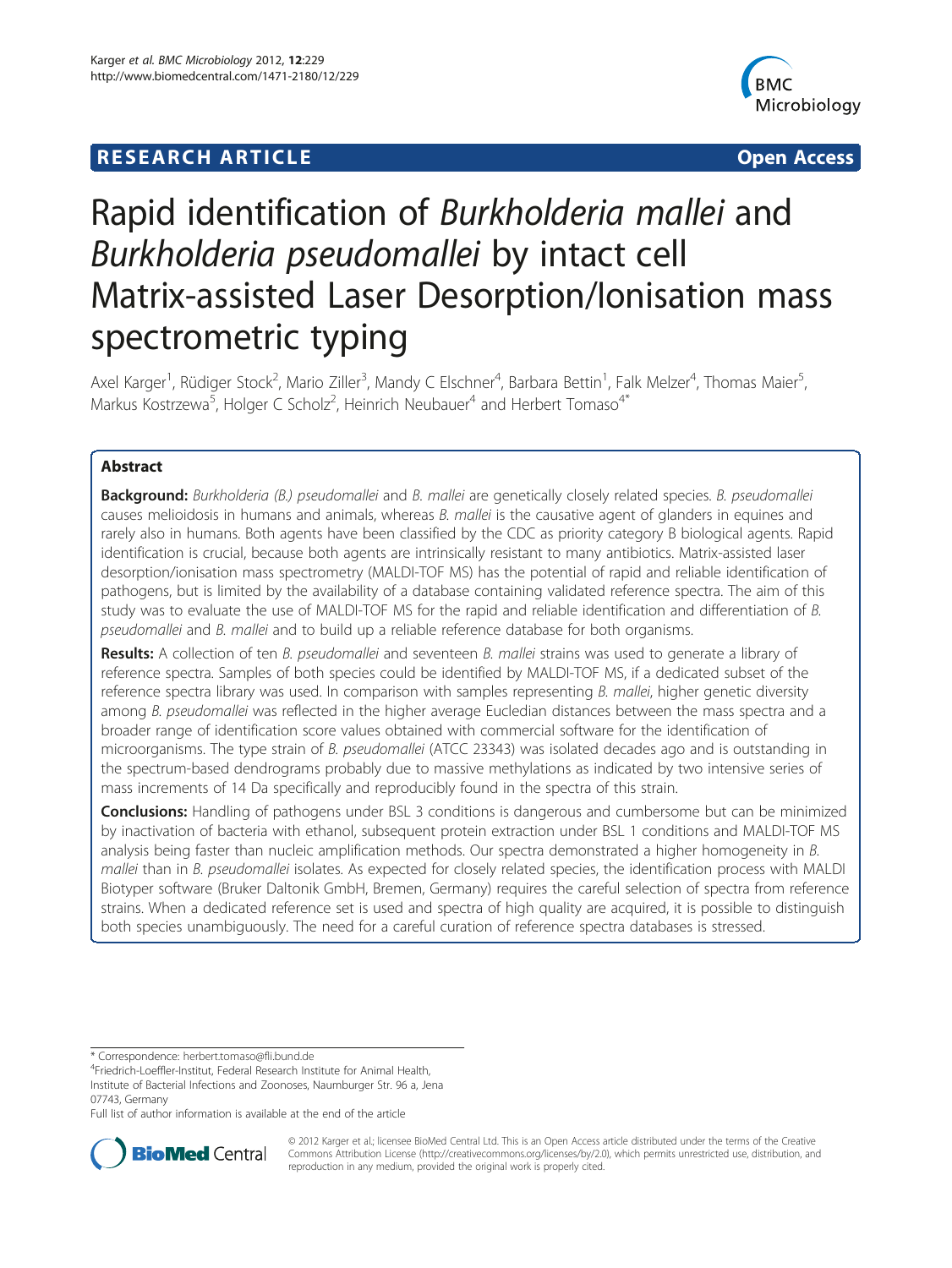# Background

Burkholderia (B.) pseudomallei and B. mallei are genetically closely related bacterial species that can cause fatal disease in humans and animals. B. pseudomallei is a facultative intracellular soil bacterium and the cause of melioidosis, which has the highest prevalence in the hot and humid regions of Southeast Asia, and Northern Australia. The infection can be acquired by contact with contaminated soil or water by inhalation or percutaneously. Human infections can be asymptomatic, can present with focal lesions that may affect almost any organ, or may be disseminate resulting in pneumonia and septicaemia. In certain regions of Asia melioidosis is a major cause of human morbidity and acute systemic melioidosis has a case fatality rate of up to 50% even if treated [\[1](#page-13-0),[2](#page-13-0)]. Melioidosis has been described in wild animals, but also in farm and pet animals and can be spread by animal trade and transport [\[3](#page-13-0)]. Both species are pathovars of a single genomospecies which was divided historically in two separate species due to their clinical impact and host tropism. B. thailandensis is the third closely related species of the so-called "Pseudomallei complex" which has been out-grouped from the species B. pseudomallei based on arabinose fermentation and its markedly lower pathogenicity. B. thailandensis and B. pseudomallei are soil bacteria that share the same geographical distribution.

B. mallei is a gram-negative, non-motile obligate pathogen and the causative agent of glanders and farcy in equines (horses, donkeys, mules). In horses, glanders primarily presents with purulent nasal discharge, inflammation of the mucous membranes of the upper respiratory tract, and poor general condition, whereas farcy is a chronic cutaneous disease with formation of nodules which may develop into ulcers. Equines are the only known reservoir. Contact with infected animals, ingestion of glanderous meat and exposure to aerosols can cause B. mallei infections in humans. Human glanders is highly lethal and resembles melioidosis. Chronic and latent infections can exacerbate into the acute form even after 15 years in both diseases. Both bacterial species are intrinsically resistant to many antibiotics including ampicillin and broad- and expanded-spectrum cephalosporines due to the production of a beta-lactamase [[4](#page-13-0)]. B. mallei and *B. pseudomallei* have been classified by the CDC as priority category B biological agents.

Isolation and microbiological identification of B. pseudomallei and B. mallei from clinical samples can take up to one week. Commercial biochemical test systems for B. *mallei* are not available and *B. pseudomallei* may be misidentified as Chromobacterium violaceum or other bacteria [[5-7](#page-13-0)]. Latex agglutination using a monoclonal antibody was shown to be a valuable technique for the rapid identification of B. pseudomallei in positive blood cultures, but no commercial tests are available [\[8,9](#page-13-0)]. Real-time PCR systems have been developed for diagnosing and differentiating as rapid alternatives to biochemical tests, but few have been validated on clinical samples [\[10-13](#page-13-0)].

Matrix-assisted laser desorption ionization-time of flight mass spectrometry (MALDI-TOF MS) for identification of bacteria has become a useful tool for the rapid identification of bacteria (see [[14\]](#page-13-0) for a recent review). In some studies intact cell mass spectrometry (ICMS) showed better correlation to genetic markers than conventional morphological classification [\[15](#page-13-0)]. The technique and modified procedures including a digestion step ('shotgun mass mapping') have been successfully used for subspecies-level classification in some species [[16\]](#page-13-0). Characteristic features of ICMS are simple sample preparation procedures of whole cells, spectrum acquisition in the mass range between approximately 2,000 and 15,000 Da and analysis based upon comparison of sample spectra with reference spectra. By statistical approaches, similarity between mass spectra can be exploited for the identification of microorganisms. MALDI-TOF MS was also established for identification of non-fermenting gram-negative bacteria isolated from cystic fibrosis patients in Brazil [\[17](#page-13-0)]. Patients with cystic fibrosis suffer primarily under infections with Pseudomonads, but Burkholderiae play also an important role. In the Brazilian study a comprehensive number of Burkholderia species was included and could be identified correctly in most cases. However, neither B. pseudomallei nor B. mallei were among the clinical isolates tested. Sporadic cases of melioidosis in cystic fibrosis patients have been described in the literature and seem to be an emerging problem [\[18](#page-13-0)-[22](#page-13-0)]. Due to increased travel activity, international trade, climate change, and the potential threat of bioterrorist attacks infections caused by B. pseudomallei and B. mallei can become a serious problem.

The aim of this study was to evaluate the potential benefit of MALDI-TOF MS for the rapid and reliable identification and differentiation of B. pseudomallei and B. mallei.

# **Results**

#### Construction of a reference database

A custom made set of 34 reference spectra, which are called main spectra (MSP) in the MALDI Biotyper terminology (Bruker Daltonik GmbH, Bremen, Germany), was generated and used as the basis for all further calculations. This reference spectra set included all strains listed in Table [1](#page-2-0) (B. mallei and B. pseudomallei) and additionally samples from B. ambifaria (DSM 16087), B. cenocepacia (ATCC BAA-245), B. dolosa (DSM 16088), B. glathei (ATCC 29195), B. multivorans (DSM 13243),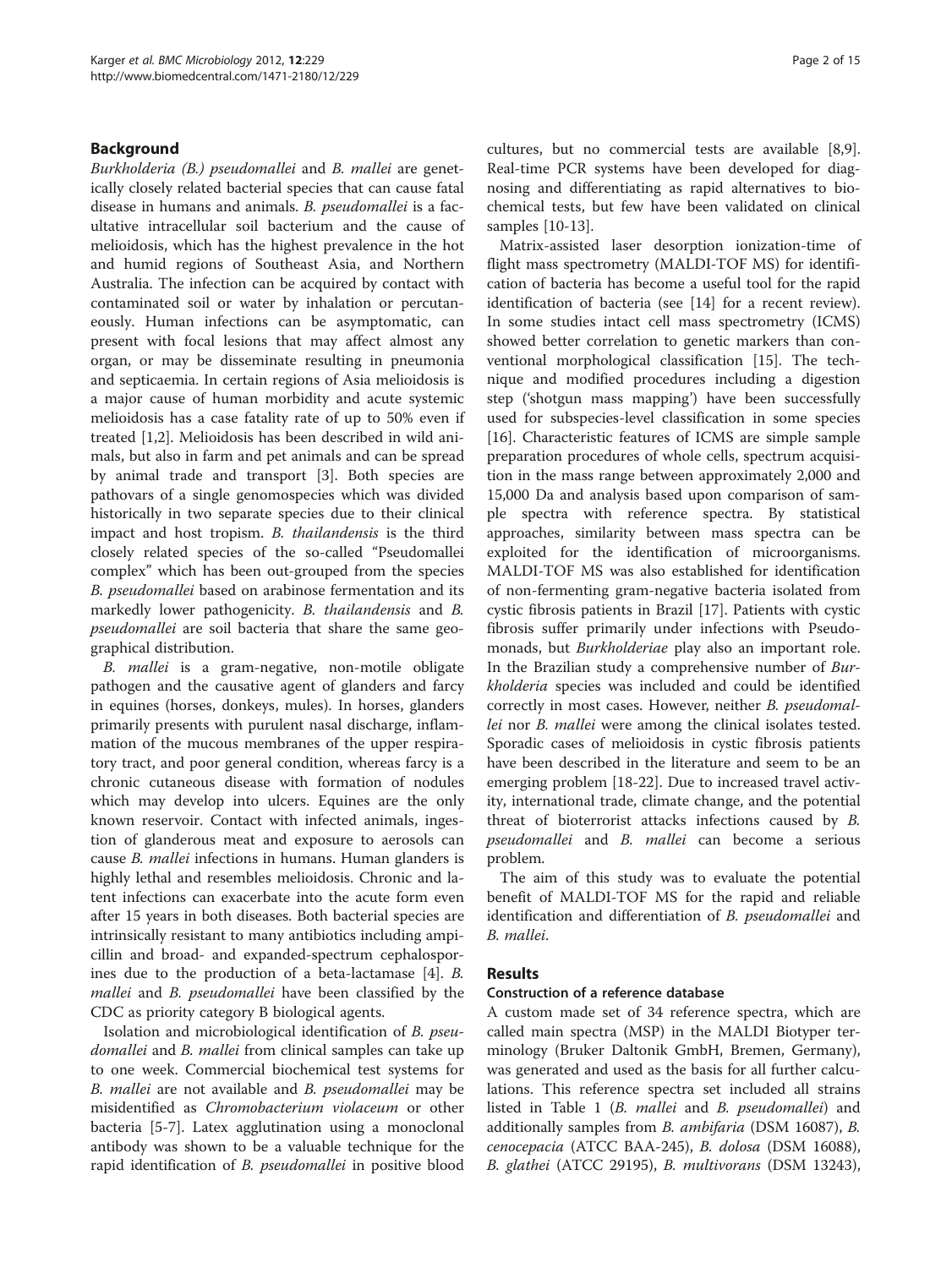| <b>Bacteria</b>         | Origin  | Country              | Year                                          | fliC             | fliP            | <b>Motility</b> |
|-------------------------|---------|----------------------|-----------------------------------------------|------------------|-----------------|-----------------|
| B. mallei               |         |                      |                                               |                  |                 |                 |
| ATCC 23344 <sup>T</sup> | Human   | China                | 1942                                          | $\boldsymbol{+}$ | $\! + \!\!\!\!$ | $\frac{1}{2}$   |
| <b>NCTC 120</b>         | unknown | United Kingdom       | 1920                                          | $\boldsymbol{+}$ | $^{+}$          |                 |
| <b>NCTC 10230</b>       | Horse   | Hungary              | 1961                                          | $\boldsymbol{+}$ | $\! + \!$       | ٠               |
| NCTC 10247*             | Human   | Turkey               | 1960                                          |                  |                 | ٠               |
| <b>NCTC 10260</b>       | Human   | Turkey               | 1949                                          | $\boldsymbol{+}$ | $^{+}$          | $\overline{a}$  |
| $M1*$                   | unknown | unknown              | unknown                                       | $\boldsymbol{+}$ | $\! + \!$       |                 |
| M <sub>2</sub>          | unknown | unknown              | unknown                                       | $\boldsymbol{+}$ | $^{+}$          |                 |
| Rotz7 (SVP)             | unknown | unknown              | unknown                                       | $^+$             | $\! + \!$       |                 |
| 32                      | unknown | unknown              | unknown                                       | $^+$             | $\! + \!$       | ÷,              |
| 34                      | unknown | unknown              | unknown                                       | $\boldsymbol{+}$ | $^{+}$          | L.              |
| 235                     | unknown | unknown              | unknown                                       | $+$              | $^{+}$          |                 |
| 237                     | unknown | unknown              | unknown                                       | $\boldsymbol{+}$ | $\! + \!$       |                 |
| 242                     | unknown | unknown              | unknown                                       | $\boldsymbol{+}$ | $\! + \!$       | ä,              |
| Bogor                   | Horse   | Indonesia            | unknown                                       | $\boldsymbol{+}$ | $^{+}$          | $\frac{1}{2}$   |
| Mukteswar               | Horse   | India                | unknown                                       | $\boldsymbol{+}$ | $^{+}$          | ÷,              |
| Zagreb                  | Horse   | former-Yugoslavia    | unknown                                       | $^+$             | $\! + \!$       | ٠               |
| Dubai 7                 | Horse   | United Arab Emirates | 2004                                          | $^{+}$           | $^{+}$          | ä,              |
| B. pseudomallei         |         |                      |                                               |                  |                 |                 |
| ATCC 23343 <sup>T</sup> | Human   | unknown              | < 1957                                        | $\boldsymbol{+}$ | Ĭ.              | $^+$            |
| EF 15660*               | unknown | unknown              | unknown                                       | $\boldsymbol{+}$ | L               | $\! + \!$       |
| <b>NCTC 1688*</b>       | Rat     | Malaysia             | 1923                                          | $\! + \!$        | Ĭ.              | $^{+}$          |
| PITT 225A*              | Human   | Thailand             | 1986                                          | $\boldsymbol{+}$ | Ĭ.              | $\ddot{}$       |
| <b>PITT 521</b>         | Human   | Pakistan             | 1988<br>$\boldsymbol{+}$                      |                  | Ĭ.              | $\! + \!$       |
| PITT 5691               | unknown | unknown              | unknown<br>$\boldsymbol{+}$                   |                  | Ĭ.              | $^{+}$          |
| 120107RR0019            | Human   | Italy                | 2007<br>$\boldsymbol{+}$                      |                  | L,              | $^{+}$          |
| H05410-0490             | Human   | Asia                 | unknown<br>$\boldsymbol{+}$<br>$\overline{a}$ |                  |                 | $^{+}$          |
| 03-04448                | Human   | unknown              | unknown                                       | $^{+}$           | $\overline{a}$  | $^{+}$          |
| 03-04450                | unknown | unknown              | unknown                                       | $\boldsymbol{+}$ | i.              | $^{+}$          |
| $\overline{\tau}$       |         |                      |                                               |                  |                 |                 |

<span id="page-2-0"></span>

|  |  | Table 1 Burkholderia (B.) mallei and B. pseudomallei strains |  |  |  |  |  |  |
|--|--|--------------------------------------------------------------|--|--|--|--|--|--|
|--|--|--------------------------------------------------------------|--|--|--|--|--|--|

 $'$  type strain.

\*Constituents of the reduced reference set dedicated for the discrimination of B. mallei and B. pseudomallei.

Characteristics of Burkholderia (B.) mallei and B. pseudomallei strains used to establish the database for the identification and differentiation with MALDI-TOF mass spectrometry. Species identity was confirmed by real-time PCR assays targeting a sequence of the fliC gene that is specific for both species but does not discriminate B. mallei from B. pseudomallei. The real-time PCR assay targeting fliP is specific for B. mallei. Motility was also assessed as a phenotypic marker because B. pseudomallei is motile while B. mallei is not.

B. stabilis (DSM 16586), and B. thailandensis (ATCC 700388). This set of 34 samples will be referred to as the 'custom reference set'. The full set of MALDI Biotyper reference database entries will be referred to as 'MALDI Biotyper reference set'. In a first analysis, spectra of the custom reference set were queried against a combined database composed of the custom reference set of 34 Burkholderia samples and the MALDI Biotyper reference set. For every queried spectrum, MALDI Biotyper software generates a score-based ranked list of organisms. The organism with the highest score is ranked first ('top hit') and its species is taken as the result of the query. MSP scores are calculated by an algorithm that compares the masses of a tested sample with those

present in the MSP of the spectra collection by agglomeration of scores for every mass and performing a normalisation that will result in a final value between 0 (unrelated) and 1000 (identical). For convenience, the result is given as logarithmic value smaller than or equal to 3.0. Masses of the tested spectrum will be scored in a weighted fashion depending on their location within a narrower or a wider mass tolerance window centred on the masses of the MSP. Additionally, the score for every coinciding mass of the tested spectrum will be weighted according to the frequency with which the corresponding mass of the MSP has been found in the single spectra that were used for the construction of the MSP. Thus, scores carry information on the number of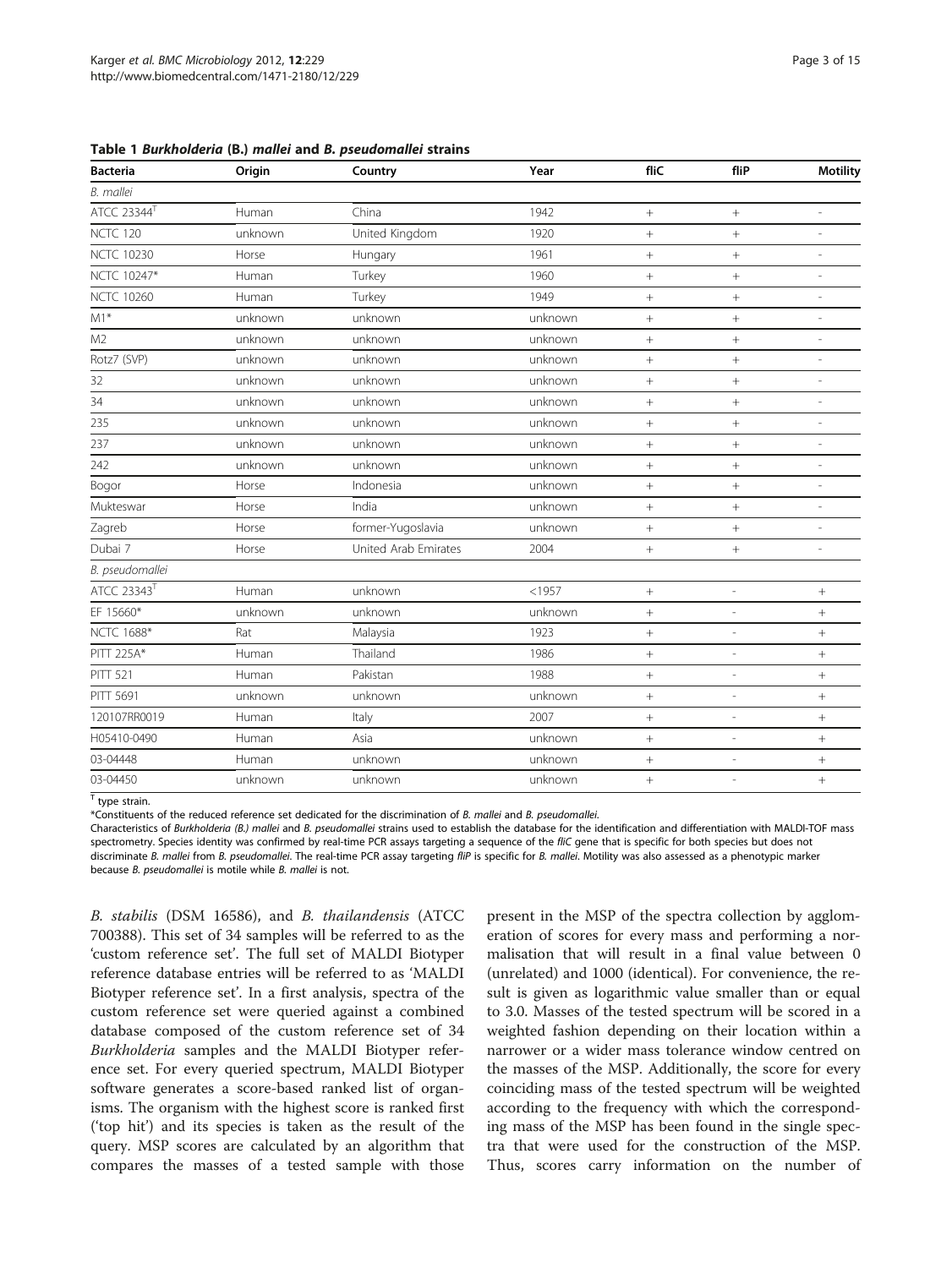coinciding masses found in the tested spectrum and the MSP, the mass aberration that is observed between the corresponding masses of the tested spectrum and the MSP and the reproducibility of the respective masses of the MSP. Cut-off values for reliable species determination cannot be theoretically calculated and have to be determined empirically. According to the manufacturer, experience has shown that scores exceeding 2.0 will allow reliable genus identification and species identification in the majority of cases. Scores calculated for all spectra of the custom reference set among them are summarized in Figure [1](#page-4-0). In the hit lists of all tested specimen, the highest-ranking entry represented the same species as the tested specimen, indicating that, within the given database, the standard MALDI Biotyper identification procedure reliably allows the determination of Burkholderia species including the differentiation between B. mallei and B. pseudomallei. Even though species identification was correct in all cases, the distribution of scores in Figure [1](#page-4-0) gave rise to concern about the reliability of the discrimination of the three members of the Pseudomallei group: *B. thailandensis* produced relatively high scores with some of the B. mallei and B. pseudomallei samples, and B. pseudomallei generally produced relatively high scores with B. mallei. Therefore, a set of B. mallei and B. pseudomallei samples was additionally cultivated and processed in two different laboratories and queried using the custom reference set as database in order to challenge the identification procedure. It is known that cultivation conditions can influence the outcome of ICMS experiments. In an interlaboratory comparison that was performed in three laboratories with B. thailandensis we had observed that cultivation on different growth media (Columbia 5% Sheep Blood agar (CSB), chocolate agar, and McConkey agar) and different cultivation periods (24, 48 and 72 h) had a notable influence on the scores in the identification procedure (data not shown). To avoid any variance caused by differing growth conditions, all B. mallei and B.pseudomallei were grown on CSB and the cultivation period of 48 h was strictly observed.

## Discrimination of B. mallei and B. pseudomallei

Scores between B. mallei samples listed in Table [1](#page-2-0) ranged between 2.56 and 2.94, whereas those between B. pseudomallei samples ranged between 2.25 and 2.89. For B. mallei samples, the score range over 2.72 was completely reserved for correct species assignments and the top scores of all isolates reached this threshold. Due to the stronger variation of B. pseudomallei, such a welldefined threshold for correct species assignments could not be defined for this species.

As MSP will usually not be constructed for routine samples, the identification procedure with MALDI

Biotyper was repeated with single spectra of the B. mallei and B. pseudomallei samples from Table [1.](#page-2-0) The results were very similar to those obtained with MSP. For B. mallei samples, scores between 2.60 and 2.93 were observed, whereas B. pseudomallei were recognized with scores in the range from 2.57 to 2.92. The topranking hit of the hit-list correctly indicated the species of all queried samples. Scores of all top-ranking hits exceeded 2.8. Construction of a score-based dendrogram of B. mallei and B. pseudomallei samples (Figure [2](#page-5-0)) with MALDI Biotyper software resulted in the expected clustering of the two species. Interestingly, the B. pseudomallei type strain ATCC 23343 separated notably from other B. pseudomallei representatives. This was at least in part caused by the appearance of two series of masses between 5,000 and 5,084 Da and 8,500 and 8,565 Da which were not detected in any of the other samples (Figure [3](#page-6-0)). The observation of multiple mass differences of 14 Da in these series suggests that they were caused by multiple methylations being specific for this strain. The mass series reproducibly appeared in all single spectra used to calculate the MSP of the B. pseudomallei strain ATCC 23343 and were also observed in independent replicates of the spectra with a freshly cultivated specimen. The identity of the modified molecule is unknown. A dendrogram was constructed from the MSP of the B. mallei and B. pseudomallei strains listed in Table [1](#page-2-0) and the Burkholderia, Chromobacterium, and Rhodococcus species from Table [2](#page-7-0) which were added from the MALDI Biotyper database (Figure [4](#page-8-0)). As expected, score-based distances between B. mallei and B. pseudomallei were smaller than between the other Burkholderia species and B. mallei/B. pseudomallei and B. thailandensis formed a distinct group which was separated from the other species of the Burkholderia genus.

The distance relations of *B. mallei* and *B. pseudomallei* were further analysed after transfer of the mass lists into statistical programming language R. Based on the mass alignment, a cluster analysis was performed, a distance matrix was calculated, and the distances within and between the *B. mallei* and *B. pseudomallei* strains were calculated. To test the influence of the peak intensities on the clustering behavior, cluster analysis was performed with the quantitative and qualitative data. For the latter purpose the quantitative alignment containing the intensities of every mass peak was transformed into a qualitative binary table by marking the absence or presence of a mass with 0 and 1, respectively. From both tables, distance matrices were calculated and visualized as Sammon-plots (Figure [5\)](#page-9-0). For qualitative and quantitative data the average normalized distances between B. mallei strains were smaller than between *B. pseudomal*lei strains (0.57 vs. 0.73 for the binary data and 0.46 vs.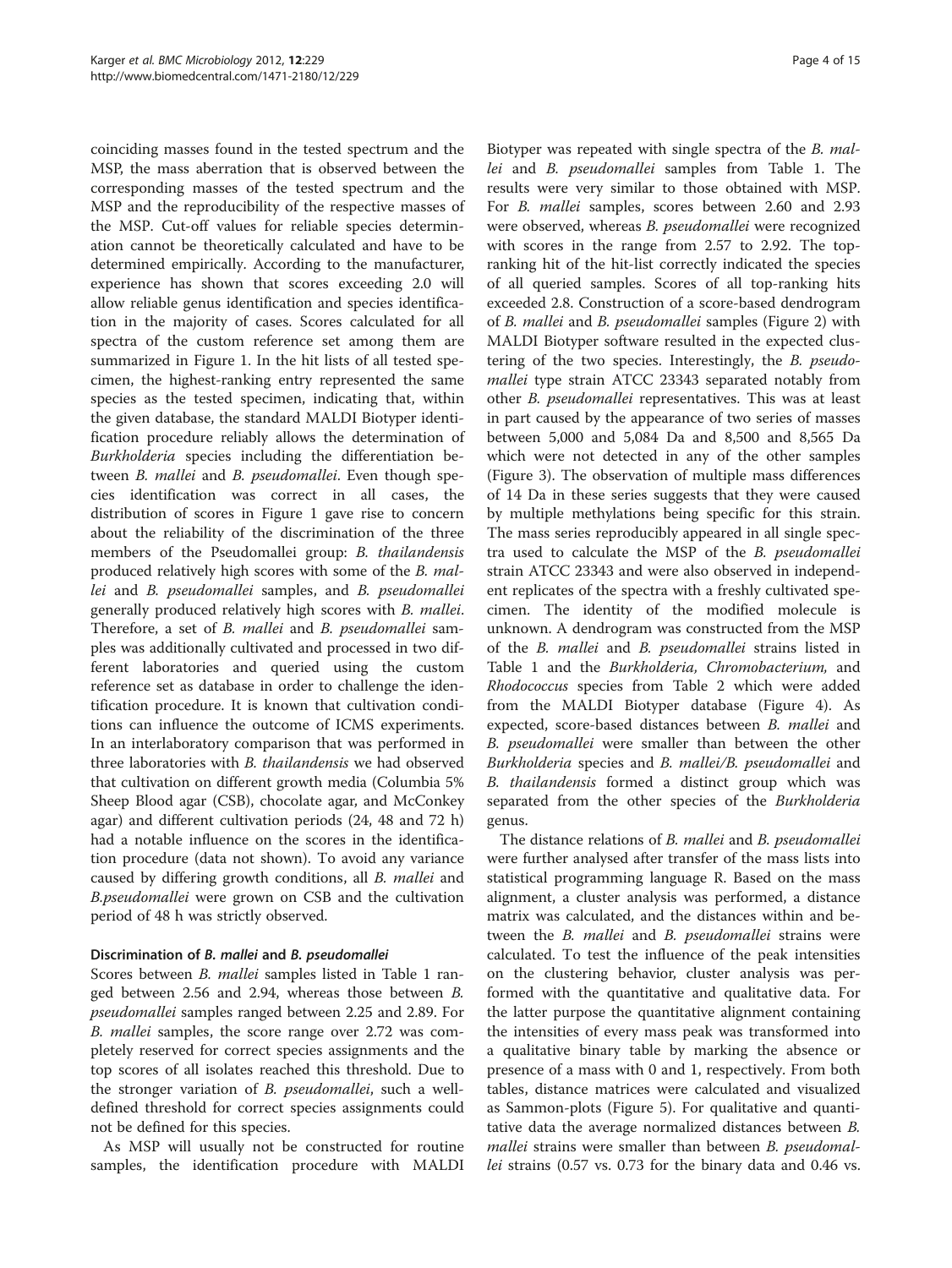<span id="page-4-0"></span>http://www.biomedcentral.com/1471-2180/12/229



0.71 when peak intensities of the spectra were included) confirming the score-based clustering in Figure [2](#page-5-0) that suggests a higher variation among B. pseudomallei than among *B. mallei* strains. As a measure for the separation of the two species, the weighted ratio between the distances of B. mallei and B. pseudomallei strains within

the species and the distances between the species was calculated. Transition from qualitative to quantitative data showed slight improvement (0.82 vs. 0.74) in the species separation indicating that peak intensities are relevant for the discrimination of the two species and should not be neglected. Cluster analysis with the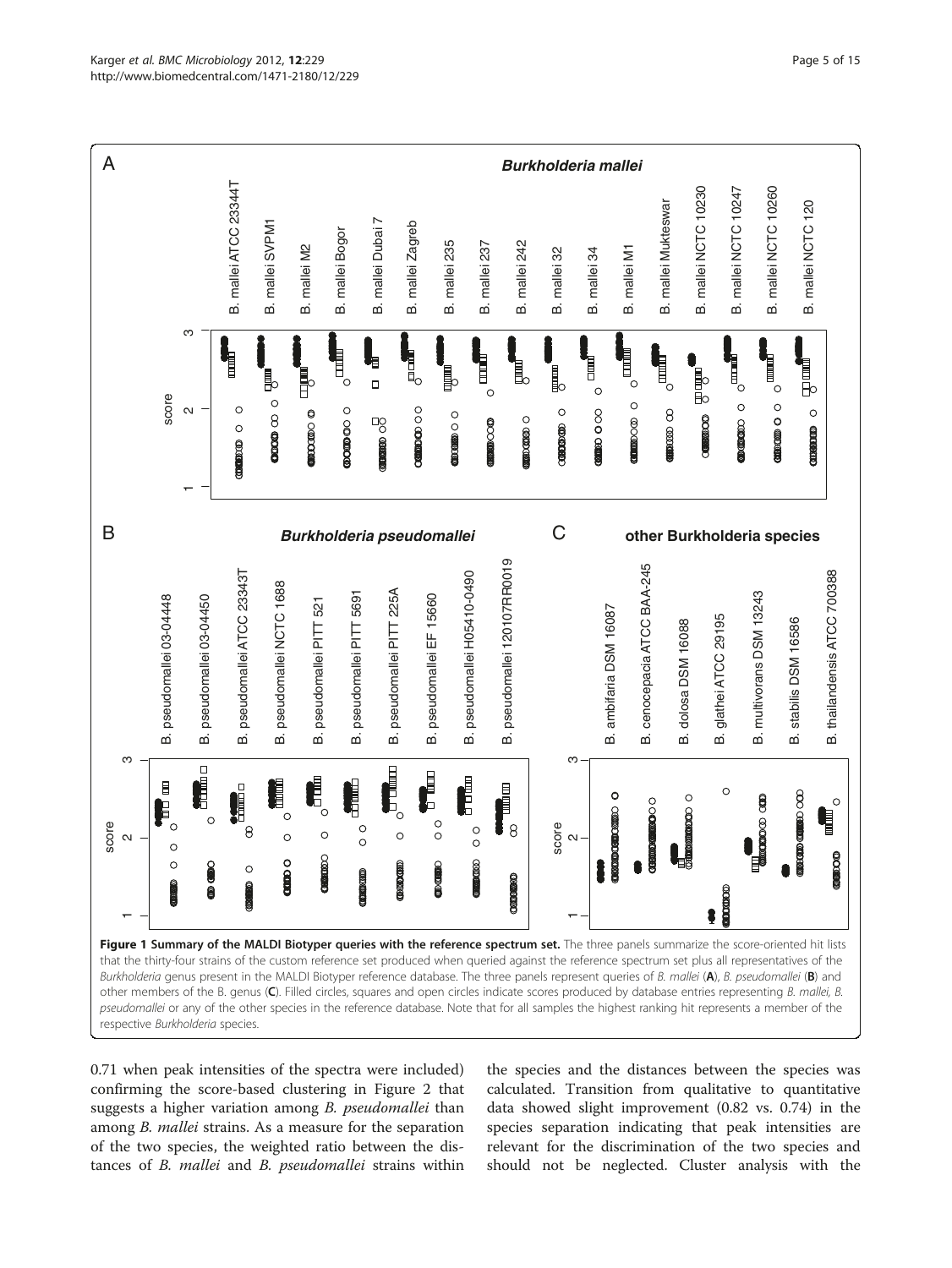quantitative data using the k-means algorithm indicated the presence of two clusters which were congruent with the two Burkholderia species whereas cluster analysis based on the qualitative data failed to do so. On basis of the qualitative data, which weights every mass equally for the calculation of the distance, B. pseudomallei ATCC 23343 was notably separated from all other

spectra, most probably because of the multiple modifications shown in Figure [3.](#page-6-0)

As some *B. mallei* and *B. pseudomallei* specimen from the reference spectrum set produced quite high scores with the respective other species, it was essential to test the practicability of the custom reference set in a routine laboratory setting with samples prepared in a different



<span id="page-5-0"></span>Karger et al. BMC Microbiology 2012, 12:229 **Page 6 of 15** Page 6 of 15 http://www.biomedcentral.com/1471-2180/12/229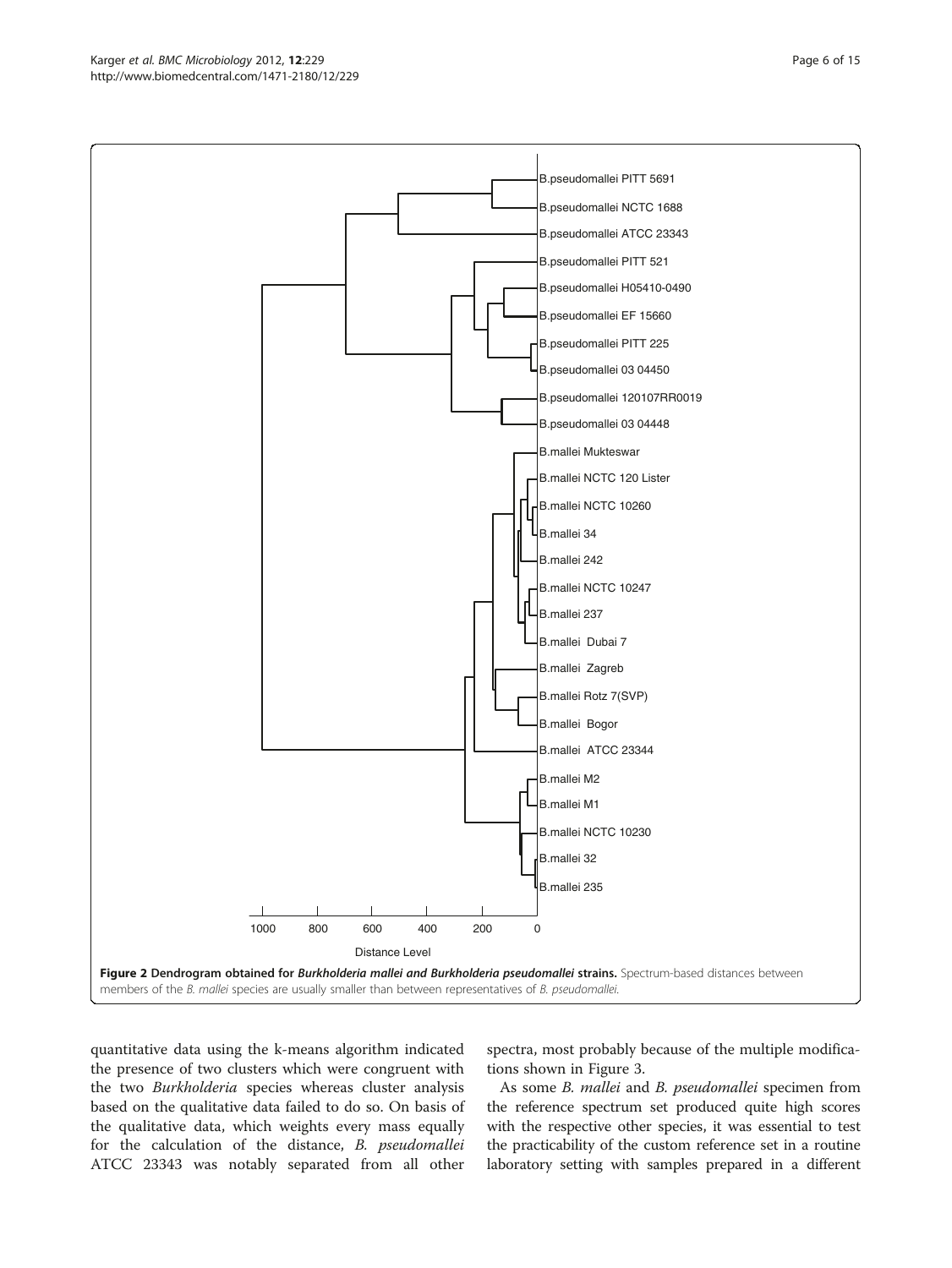<span id="page-6-0"></span>

laboratory. The panel of samples used for this test (Table [3](#page-10-0), the 'test set') only partially overlapped with the custom reference set (Table [1\)](#page-2-0) so that not only inter-laboratory variation was tested but also the ability of the custom reference set to discriminate newly appearing isolates like those from a glanders outbreak in the United Arabic Emirates in 2004.

Using the complete custom reference set as database a number of misclassifications of the test set isolates occurred. Considering the distribution of scores (Figure [1](#page-4-0)) and the distance relations between B. mallei and B. pseudomallei (Figure [5](#page-9-0)), this was not unexpected and obviously a consequence of the indiscriminate inclusion of all available B. mallei and B. pseudomallei samples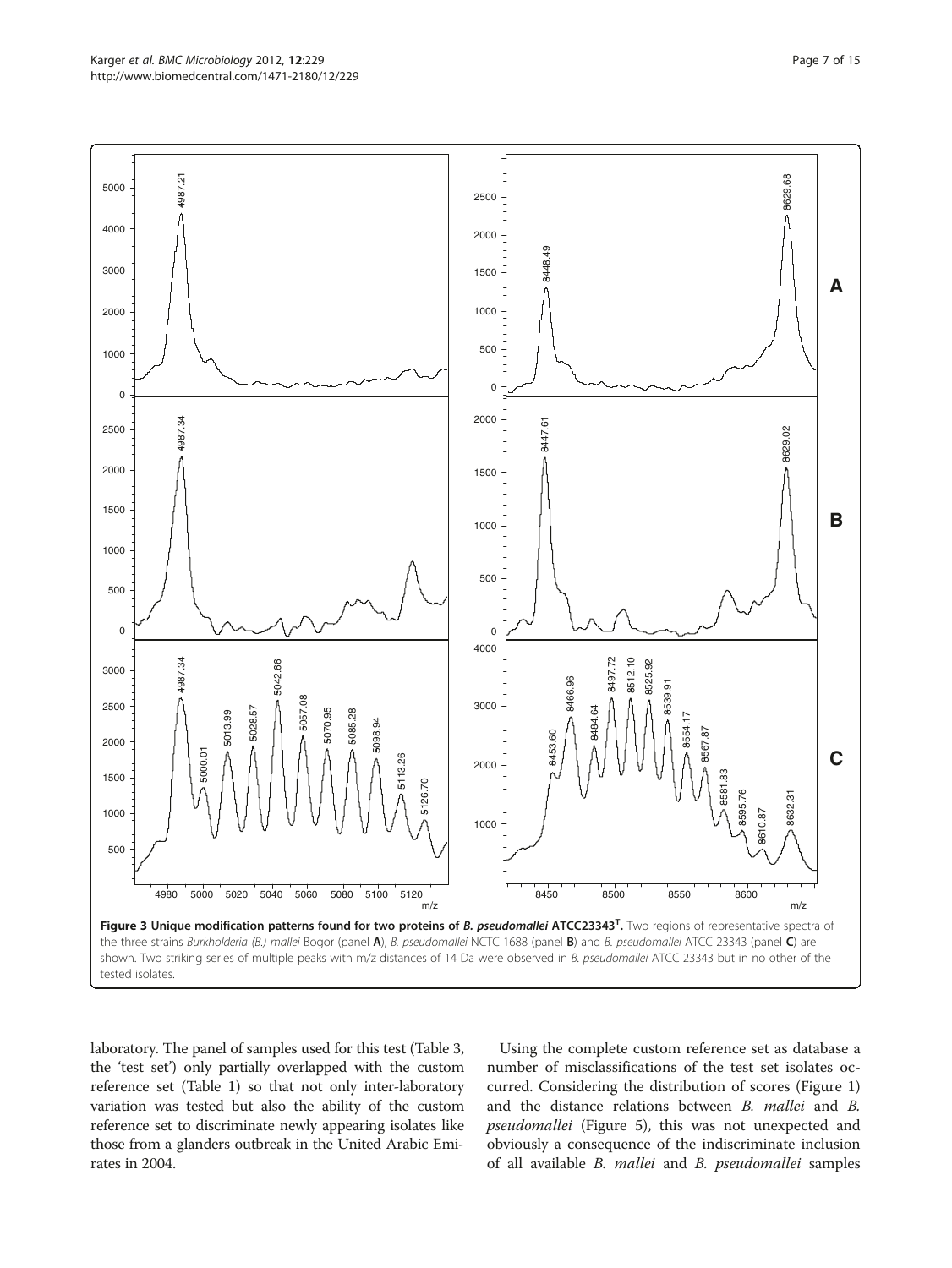<span id="page-7-0"></span>Table 2 Bacteria investigated for specificity testing

| Species                        | Strain                  |
|--------------------------------|-------------------------|
| Burkholderia (B.) ambifaria    | LMG 11351               |
| B. ambifaria                   | DSM 16087 <sup>T</sup>  |
| B. anthina                     | DSM 16086               |
| B. anthina                     | LMG 16670               |
| B. caledonica                  | LMG 19076               |
| B. caribensis*                 | DSM 13236               |
| В. сепосерасіа                 | LMG 12614               |
| B. cenocepathia*               | ATCC BAA-245            |
| В. серасіа                     | MB_7544_05              |
| В. серасіа                     | <b>DSM 11737</b>        |
| В. серасіа                     | 18875_1 CHB             |
| В. серасіа                     | DSM 9241                |
| В. серасіа                     | DSM 50181               |
| В. серасіа                     | LMG 2161                |
| В. серасіа*                    | DSM 7288 <sup>T</sup>   |
| В. серасіа                     | ATCC 25416 <sup>T</sup> |
| B. dolosa                      | DSM 16088               |
| B. fungorum                    | LMG 20227               |
| B. gladioli                    | Wv22575 CHB             |
| B. gladioli                    | DSM 4285 <sup>T</sup>   |
| B. glathei                     | DSM 50014 <sup>T</sup>  |
| B. glumae                      | DSM 9512 <sup>T</sup>   |
| B. multivorans                 | LMG 14293               |
| B. multivorans                 | DSM 13243               |
| B. phenazinium                 | DSM 10684               |
| B. phymatum                    | LMG 21445 <sup>T</sup>  |
| B. plantarii                   | DSM 9509                |
| B. pyrrocinia                  | DSM 10685               |
| B. pyrrocinia                  | LMG 14191               |
| B. sacchari                    | LMG 19450               |
| B. stabilis                    | LMG 14294               |
| B. stabilis                    | DSM 16586               |
| B. terricola                   | LMG 20594               |
| <b>B.</b> thailandensis        | DSM 13276               |
| B. thailandensis*              | ATCC 700388             |
| B. tropica                     | DSM 15359 <sup>T</sup>  |
| B. tuberum                     | LMG 21444 <sup>T</sup>  |
| B. vietnamiensis               | LMG 10929 <sup>T</sup>  |
| B. xenovorans                  | LMG 21463 <sup>T</sup>  |
| Chromobacterium (C.) subtsugae | DSM 17043 <sup>T</sup>  |
| C. violaceum                   | C49 MVO                 |
| C. violaceum                   | DSM 30191 <sup>T</sup>  |
| Rhodococcus (R.) equi          | <b>DSM 1990</b>         |
| R. equi                        | DSM 20295               |
| R. equi                        | DSM 20307               |
| R. equi                        | DSM 43950               |
| R. equi*                       | DSM 44426               |

#### Table 2 Bacteria investigated for specificity testing (Continued)

| 559 LAL |
|---------|
|         |

List of bacteria to be differentiated from Burkholderia mallei and Burkholderia pseudomallei using MALDI-TOF mass spectrometry. These bacteria include closely related bacteria, possible sample contaminants, bacteria with very similar clinical presentation and other relevant bacteria. MSP reference spectra were constructed for the species indicated with an asterisk (\*); all other samples indicate isolates of the MALDI Biotyper database.

into the custom reference set. Classification could be substantially improved by selecting combinations of isolates of B. mallei and B. pseudomallei to form a dedicated reference set which is optimized for the discrimination of the two species. To screen the complete custom reference set of B. mallei and B. pseudomallei for appropriate combinations of isolates, the outcome of a database query was simulated with all permutations of up to four members of each species. The smallest reference group yielding error-free results was composed of two B. mallei (M1, NCTC10247) and three B. pseudomallei (EF15660, PITT 225A, NCTC01688) isolates which are highlighted by an asterisk in Table [1](#page-2-0). Not surprisingly, these isolates located close to the centers of their respective species in the Sammon plot visualization of the distance matrix (Figure [5\)](#page-9-0).

Finally, multivariate statistics on basis of the four different statistical approaches (Genetic Algorithm, Support Vector Machine, Supervised Neural Network, Quick Classifier) available in ClinProTools 3.0 showed that B. mallei and B. pseudomallei could be well separated with cross validation results ranging between 98.95% and 100.00% (data not shown). Principal Component Analysis (PCA) carried out with ClinProTools 3.0 (Figure [6\)](#page-10-0) further confirmed the separation of both species and also the broader distribution of B. pseudomallei in comparison with B. mallei.

#### Identification of taxon-specific biomarker ions

Mass spectra of the reference spectrum set were analysed for species-specific masses which may be used for species identification independent of the score values considered so far. For that purpose the mass lists of the MSP generated with MALDI Biotyper software were evaluated in detail. An alignment of all masses occurring in the spectra was constructed as a table in which every column represented the mass spectrum of a sample and every row the intensity of a mass occurring in a certain mass range. The alignment contained a total of 350 masses. One of them, 4,410 Da, was found in the spectra of all 34 samples and also in every one of the single spectra underlying the MSPs so that this mass can be considered a reliable indicator of the set of nine Burkholderia species that was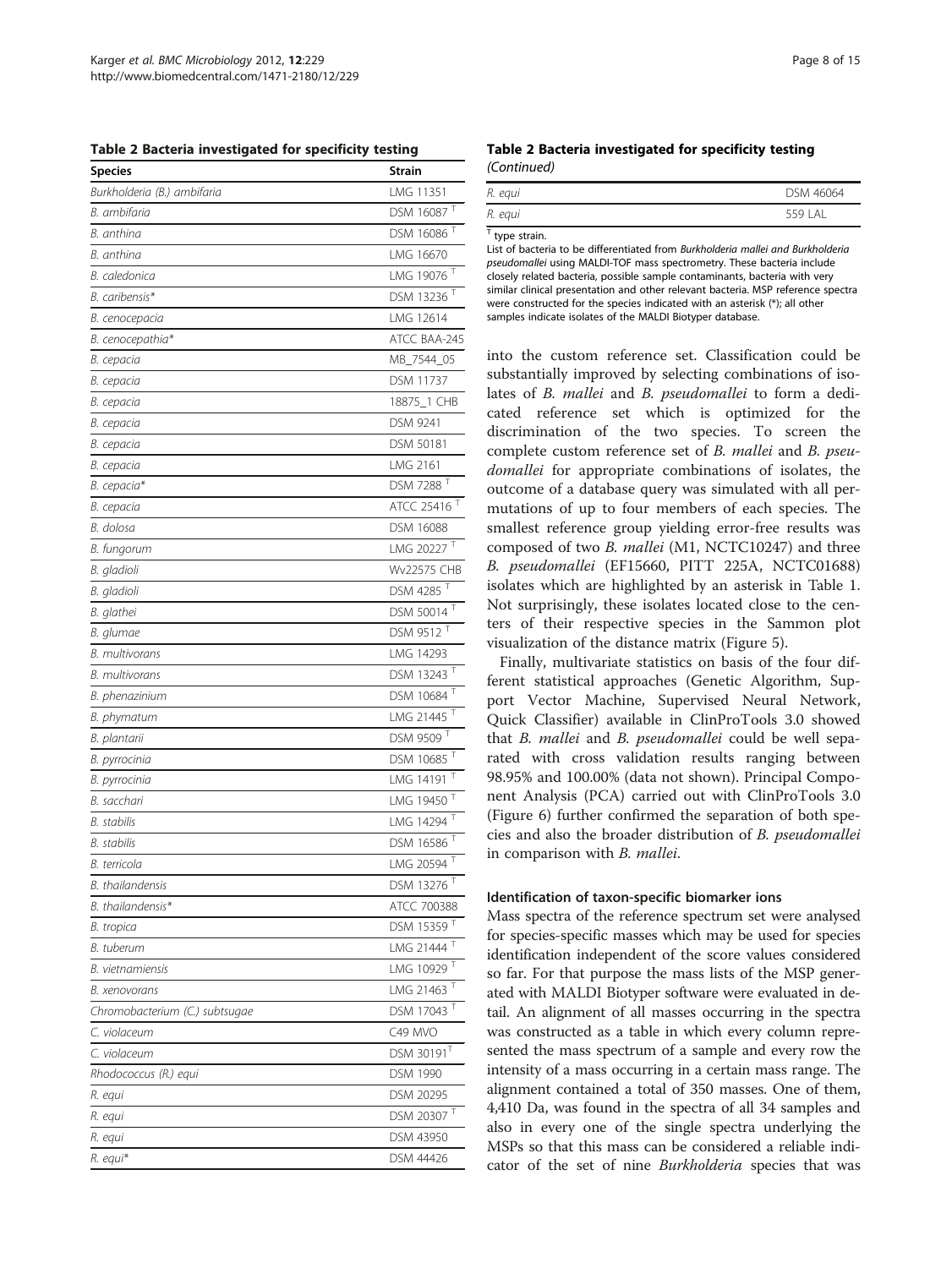Figure 4 Spectrum-based dendrogram representing Burkholderia mallei, Burkholderia pseudomallei, and other relevant bacteria. The dendrogram was constructed based on the MALDI Biotyper scores. Note that distances between B. mallei and B. pseudomallei isolates are small compared to the distances of other B. species. B. mallei/B. pseudomallei and B. thailandensis separate as distinct group from the other species of the B. genus.

Distance Level

<span id="page-8-0"></span>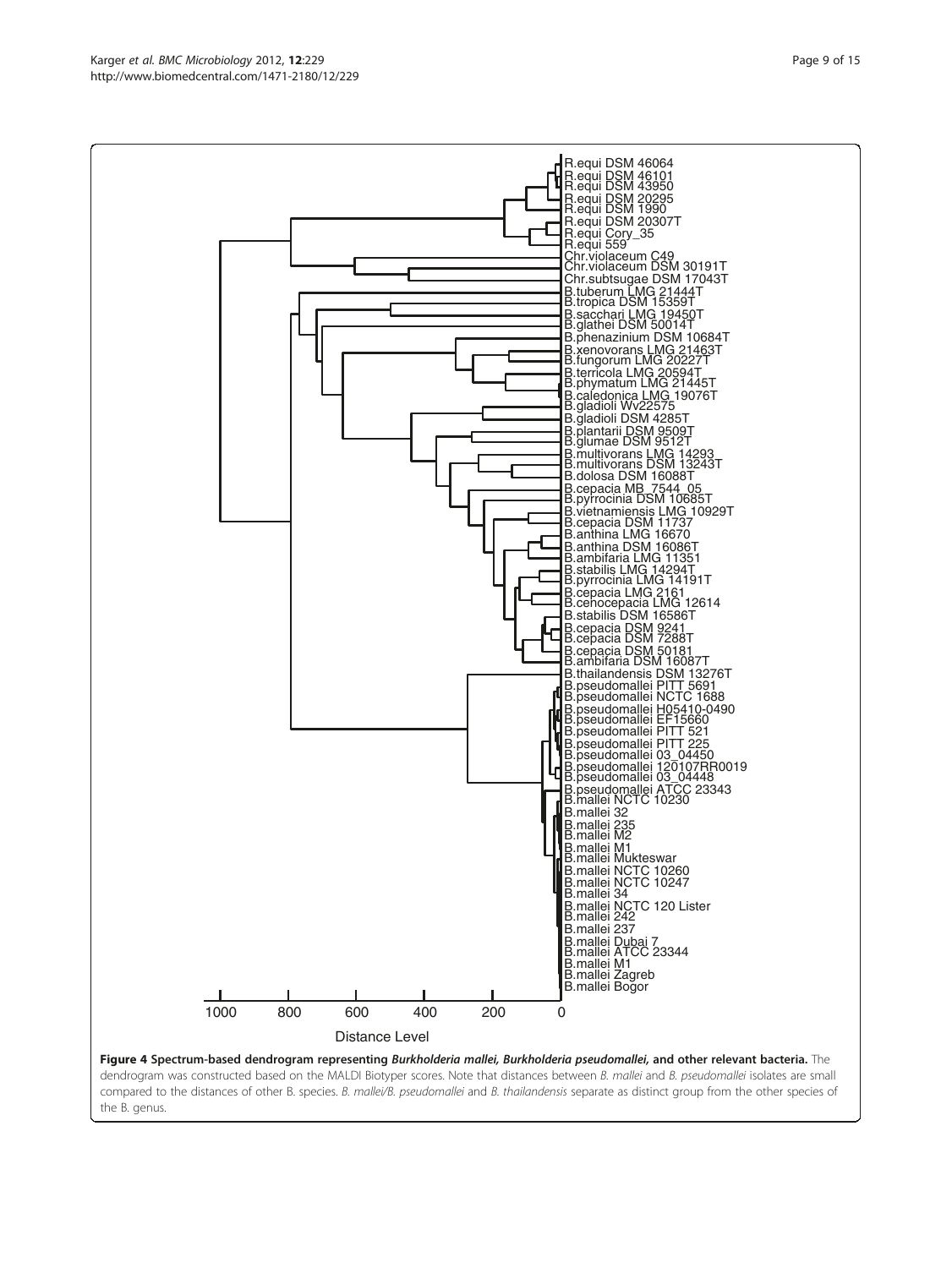<span id="page-9-0"></span>

analysed (B. mallei, B pseudomallei, B, thailandensis, B. ambifaria, B. cenocepacia, B. dolosa, B. glathe, B. multivorans, B. stabilis). Seven more masses (3,655 [doubly charged 7,309], 5,195, 6,551, 7,169, 7,309, 8,628 and 9,713 Da) were present in all B. mallei and B. pseudomallei samples but also in one or more of the other Burkholderia species. Considering the close relation of B. thailandensis with B. mallei and B. pseudomallei, mass 9,713 Da is of interest, which was specific for all B. mallei, B. pseudomallei, and B. thailandensis samples, i.e. the Pseudomallei group. Finally, 6,551 Da was present in all B. mallei and *B. pseudomallei* samples but in none of the other species, making it an effective discriminator between the B. mallei/pseudomallei group and the other representatives of the genus Burkholderia. Concerning the distinction of B. mallei and B. pseudomallei, statistical analysis with ClinProTools 3.0 software revealed a number of masses with significant class separation between the two species based on peak intensity. Most significant separation could be obtained based on the masses 7,553 and 5,794 which differ significantly in intensity between the two species.

#### **Discussion**

In recent years MALDI-TOF MS has been introduced in microbiological laboratories as a time saving diagnostic approach supplementing morphological, biochemical, and molecular techniques for identification of microbes [[23\]](#page-13-0). In several studies the comparability with conventional identification procedures was assessed with generally good correlation, but discordances were seen on the species and even on the genus level [\[24,25\]](#page-13-0). This proteomic profiling approach was successfully applied in routine identification of bacterial isolates from blood culture with the exception of polymicrobial samples and streptococci [\[26](#page-13-0)]. The identification of *Burkholderia* spp. and other non-fermenting bacteria using MALDI-TOF MS was investigated in cystic fibrosis (CF) patients as Burkholderia spp. (mainly of the cepacia-complex) cause a relevant number of life-threatening infections in these patients [[27-29\]](#page-13-0). It was demonstrated that MALDI-TOF MS is a useful tool for rapid identification in the routine laboratory. B. pseudomallei can be the cause of melioidosis in CF patients and travelers to tropical regions, but this bacterium and the closely related species B. mallei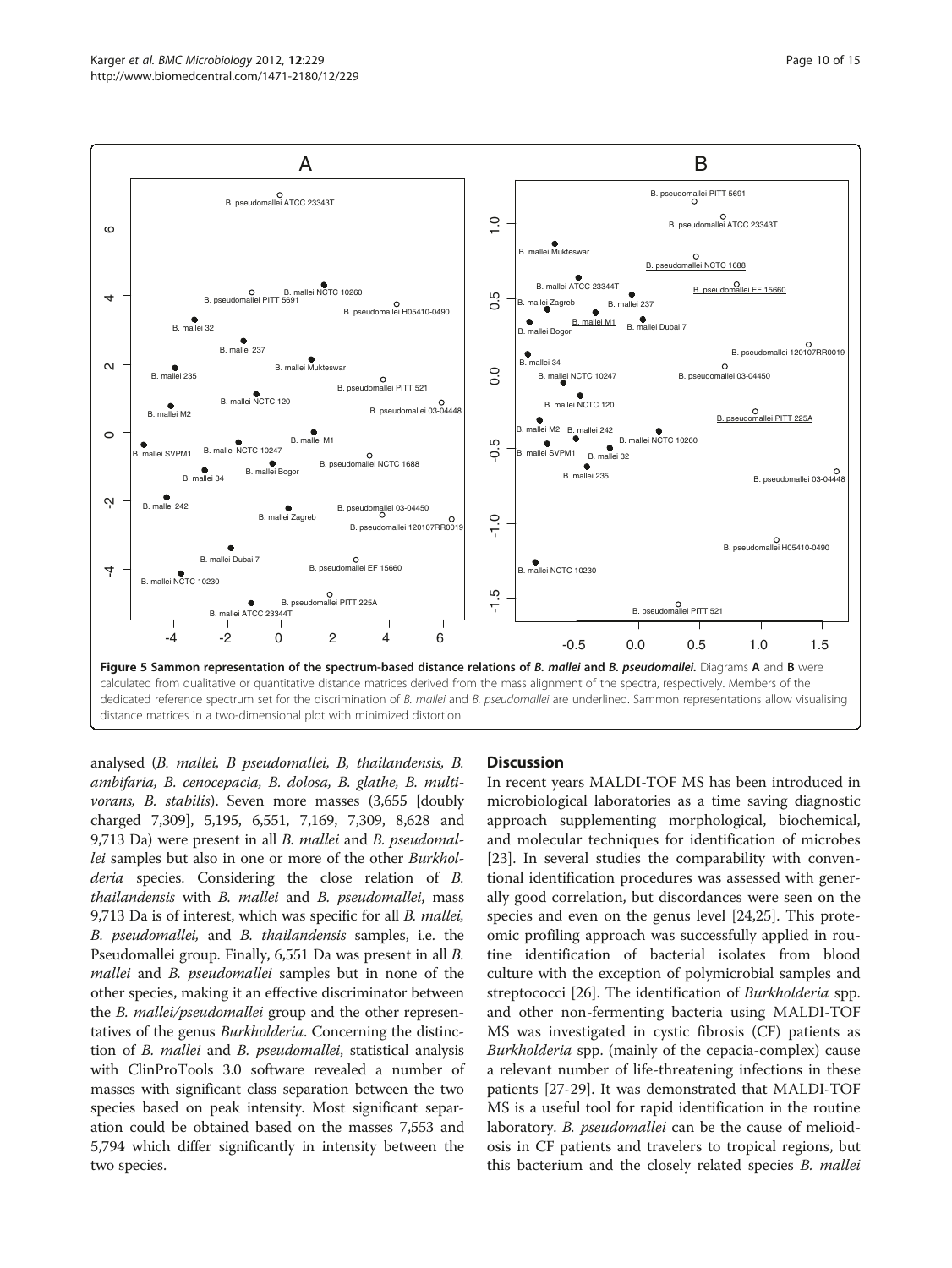<span id="page-10-0"></span>Table 3 Bacteria used to test the reliability of ICMS-based discrimination of Burkholderia mallei and Burkholderia pseudomallei

| <b>Species</b>  | Strain designation      | Score           |
|-----------------|-------------------------|-----------------|
| B. mallei       | 32                      | 2.470           |
|                 | 34                      | 2.475           |
|                 | 237                     | 2.189           |
|                 | 242                     | 2.550           |
|                 | ATCC 23344 <sup>T</sup> | 2.382           |
|                 | Bogor                   | 2.522           |
|                 | Mukteswar               | 2.554           |
|                 | Zagreb                  | 2.472           |
|                 | <b>NCTC 120</b>         | 2.478           |
|                 | <b>NCTC 10260</b>       | 2.092           |
|                 | <b>NCTC 10247</b>       | 2.325           |
|                 | <b>NCTC 10230</b>       | 1.960           |
|                 | 05-767                  | 2.329           |
|                 | 05-762                  | 2.515           |
|                 | 05-2316                 | 2.496           |
|                 | Dubai3-10, 14-17*       | $2.437 - 2.630$ |
| B. pseudomallei | EF 15660                | 2.692           |
|                 | <b>NCTC 1688</b>        | 2.489           |
|                 | 06-2372                 | 2.588           |
|                 | 06-2377                 | 2.621           |
|                 | 06-2379                 | 2.427           |
|                 | 06-2388                 | 2.603           |
|                 | 06-2393                 | 2.328           |
|                 | 06-2395                 | 2.633           |
|                 | 06-772                  | 2.379           |

\*B. mallei isolates from several horses isolated during the glanders outbreak in UAE 2004.

List of strains used to evaluate the reliability of ICMS-based discrimination of B. mallei and B. pseudomallei using a dedicated set of reference strains. Column 'Score' designates the score value of the top-ranking hit in the dedicated database, which in all cases represented the same species as the tested sample. (<sup>T</sup>, typestrain).

was not included in previous MALDI-TOF MS studies [[18-22,30,31\]](#page-13-0). Natural catastrophes like the tsunami in Indonesia (2004) and occasional flooding in other tropical regions resulted in elevated incidence of melioidosis and several cases among travelers and tourists [\[32-36](#page-13-0)]. B. mallei and B. pseudomallei are biological agents which further underlines the need for rapid detection tools. Identification of Burkholderia ssp. and distinction of B. mallei and B. pseudomallei from other species was feasible. This was also true for the closely related bacterium B. thailandensis. All strains grew well within 48 hours and could then be readily prepared for MALDI-TOF MS.

Due to the close relationship of *B. mallei* and *B. pseu*domallei, it was not surprising that the search for species-identifying biomarker ions discriminating these



species was not successful. Obviously, more complicated mass signatures are required for this purpose and, as we could show after separate statistical evaluation of qualitative and quantitative data, peak intensities also play a crucial role for the discrimination of B. mallei and B. pseudomallei. However, group-specific masses like 9,713 Da, standing for the Pseudomallei complex (B. mallei/B. pseudomallei/B. thailandensis) or 6,551, exclusively found in B. mallei and B. pseudomallei may be of use for the discrimination of these three species.

For the identification of B. mallei and B. pseudomallei samples under routine laboratory conditions, it was necessary to reduce the reference spectrum set to avoid misclassifications. Interestingly, the reference spectrum set optimized for spectrum-based discrimination neither contained the type strain ATCC 23344<sup>T</sup> (*B. mallei*) nor ATCC 23343<sup>T</sup> (*B. pseudomallei*). One reason for the exclusion of ATCC 23343 could be the occurrence of two peak series with repeating mass increments of 14 Da most probably representing polymethylated proteins. This strain has been shown to have unique immunological features. In an immunization experiment with a panel of 14 *B. pseudomallei* strains, ATCC 23343 induced monoclonal antibodies in mice which did not cross-react with any of the other B. pseudomallei strains [[37\]](#page-13-0). These peculiarities may indicate that this type strain has been genetically modified by frequent subcultivation or misuse of media. To our knowledge, similar modifications which may have an impact on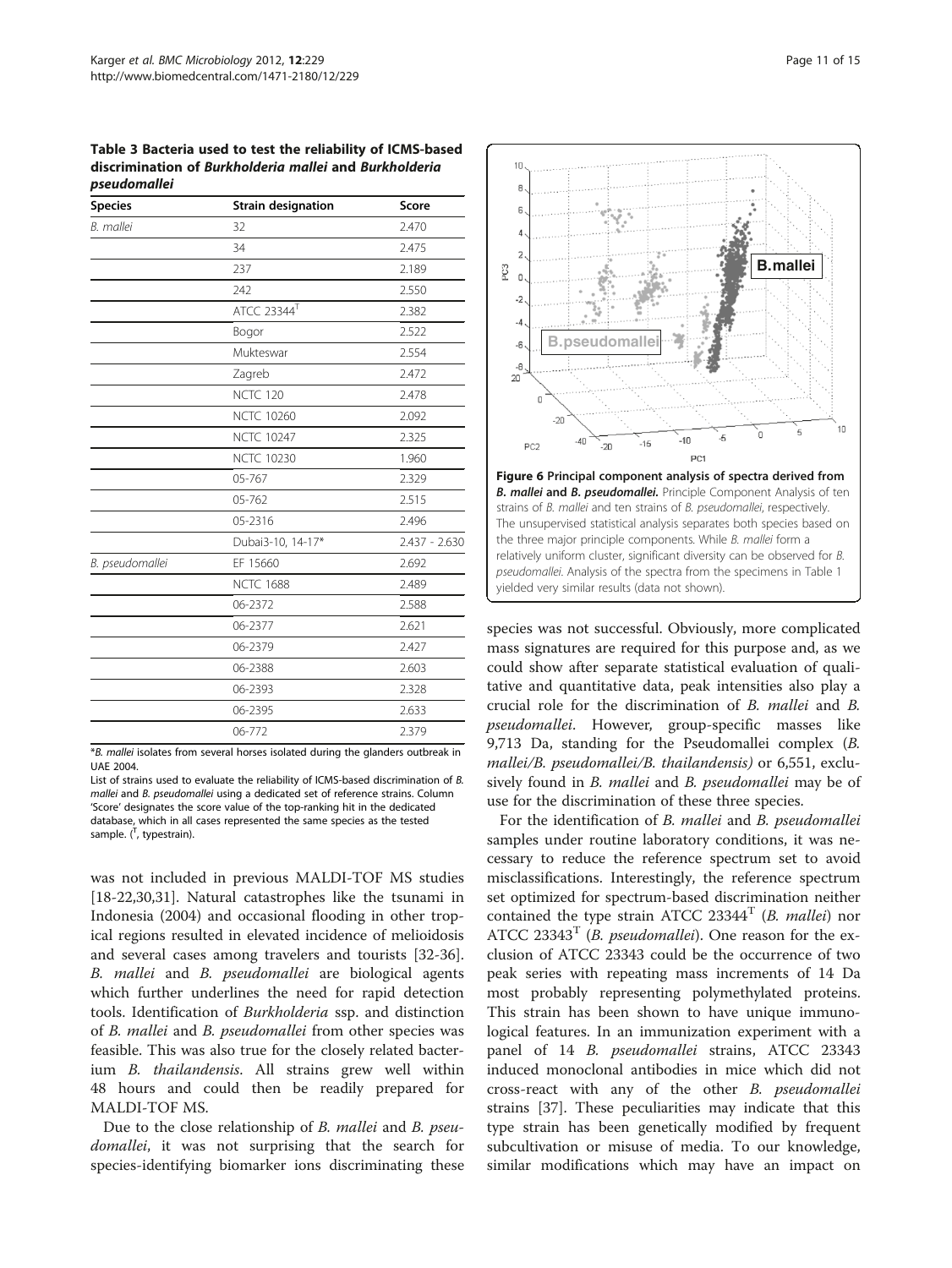classification of bacteria have not been reported to-date. These series were specific for the isolate and also for two molecules within the observed mass range.

# Conclusions

In this study we have demonstrated that isolates of the closely related species B. mallei and B. pseudomallei can be identified using MALDI-TOF MS. Dangerous and cumbersome handling under BSL 3 conditions can be minimized by inactivation of the isolates with ethanol and subsequent MALDI-TOF MS analysis that requires much less time than nucleic acid amplification methods [[38\]](#page-13-0). The reference spectra exhibited a higher homogeneity among B. mallei than among B. pseudomallei. The type strain of B. pseudomallei ATCC 23343 was isolated decades ago and separated from the other B. pseudomallei specimens in the dendrograms which is probably due to polymethylation as indicated by two intensive series of mass increments of 14 Da. To our knowledge, this is the first report of such a modification in whole cell MALDI-TOF MS spectra of microorganisms. As expected for closely related species, especially when one of them, B. pseudomallei, displays the broad distribution of MALDI-phenotypes that was observed, the identification process requires the selection of spectra from representatives of the centers of their respective distance distributions. Uncritical inclusion of all available samples as references in a library was counterproductive for the identification process. Only by selecting an appropriate set of reference spectra (Table [3\)](#page-10-0) it was possible to identify all strains. This underlines the need for careful curation of reference spectra databases used for the identification of microorganisms.

## Methods

## Bacterial strains

A comprehensive collection of B. mallei and B. pseudomallei strains, referred to as the 'reference set', were tested (Table [1](#page-2-0)) and compared with spectra of closely related and other clinically relevant bacteria (Table [2](#page-7-0)) included in the MALDI Biotyper Reference Library (version 3.0, Bruker Daltonics, Bremen, Germany). Strain identity was confirmed using Gram staining, motility testing, and real-time PCR assays targeting *fliC* and *fliP* as described previously [[11,12](#page-13-0)], and a species-specific DNA-microarray [[39](#page-14-0)]. Strains were obtained from the Friedrich-Loeffler-Institut, Jena, Germany and the Bundeswehr Institute of Microbiology in Munich, Germany. Strain Dubai 7 was kindly provided by the Central Veterinary Reference Laboratory, Dubai, UAE. Some strains originated from the Robert Koch Institute in Berlin, Germany, that coordinated a project of the European Union for the "Establishment of Quality Assurances for Detection of Highly Pathogenic Bacteria of Potential Bioterrorism Risk". Spectra from the

set of strains enlisted in Table [3](#page-10-0), referred to as 'test set', were recorded with an Autoflex mass spectrometer (Bruker) in a second laboratory and queried against the reference set to test for robustness and inter-laboratory variation.

#### Intact cell mass spectrometry (ICMS)

Samples were prepared as described previously [\[16](#page-13-0)[,40](#page-14-0)]. Briefly, the bacteria were cultivated under BSL 3 conditions on a nutrient blood agar containing 3% glycerol at 37°C for 48 hours. Specimens from single colonies were thoroughly suspended in 300 μl water and precipitated by addition of 900 μL ethanol (98% v/v). This treatment inactivated the bacteria as was demonstrated by growth controls and the specimens could be further tested under BSL 1 conditions. After sedimentation for five minutes at 10,000 g min $^{-1}$  the supernatant was carefully removed and the sediment suspended in 50 μL of 70% ( $v/v$ ) formic acid. After mixing with 50  $\mu$ L acetonitrile, the suspension was centrifuged as described above and the supernatant transferred to a fresh tube. 1.5 μL of the extract was spotted onto a steel MALDI target plate and allowed to dry at ambient temperature. Finally, the dried extract was overlaid with 2 μL of a saturated solution of α-Cyano-4-hydroxycinnamic acid in 50% acetonitrile/ 2.5% trifluoroacetic acid as matrix and was again allowed to dry. A custom-made database of reference spectra was generated using the MALDI Biotyper software (version 2.0, Bruker Daltonik GmbH, Bremen, Germany) following the guidelines of the manufacturer. Each sample was spotted onto six target spots of a steel MALDI target plate. Spectra were acquired with an Ultraflex<sup>TM</sup> I instrument (Bruker Daltonik GmbH) in the linear positive mode in the range of 2,000 to 20,000 Da. Acceleration Voltage was 25 kV and the instrument was calibrated in the range between 3,637.8 and 16,952.3 Da with Bacterial Test Standard calibrant (BTS, Bruker Daltonik GmbH). Four single mass spectra with 500 shots each were acquired from each spot and a reference spectrum calculated from the 24 single spectra. Reference spectra contained the parameters peak mass and intensity and additional information on the reproducibility of the mass peaks, i.e. the frequency of occurrence of every peak in the underlying 24 single spectra. Reference spectra were generated within the mass range of 2,000 to 20,000 Da with the default parameter settings in the MALDI Biotyper software. The number of peaks was limited to 100 per reference spectrum and all peaks of a reference spectrum were normalized to the most intense peak with an intensity of 1.0. The minimum frequency of occurrence within the 24 single spectra was set to 50% for every mass. Peaklists of reference spectra were exported for further evaluation in the statistical programming language R.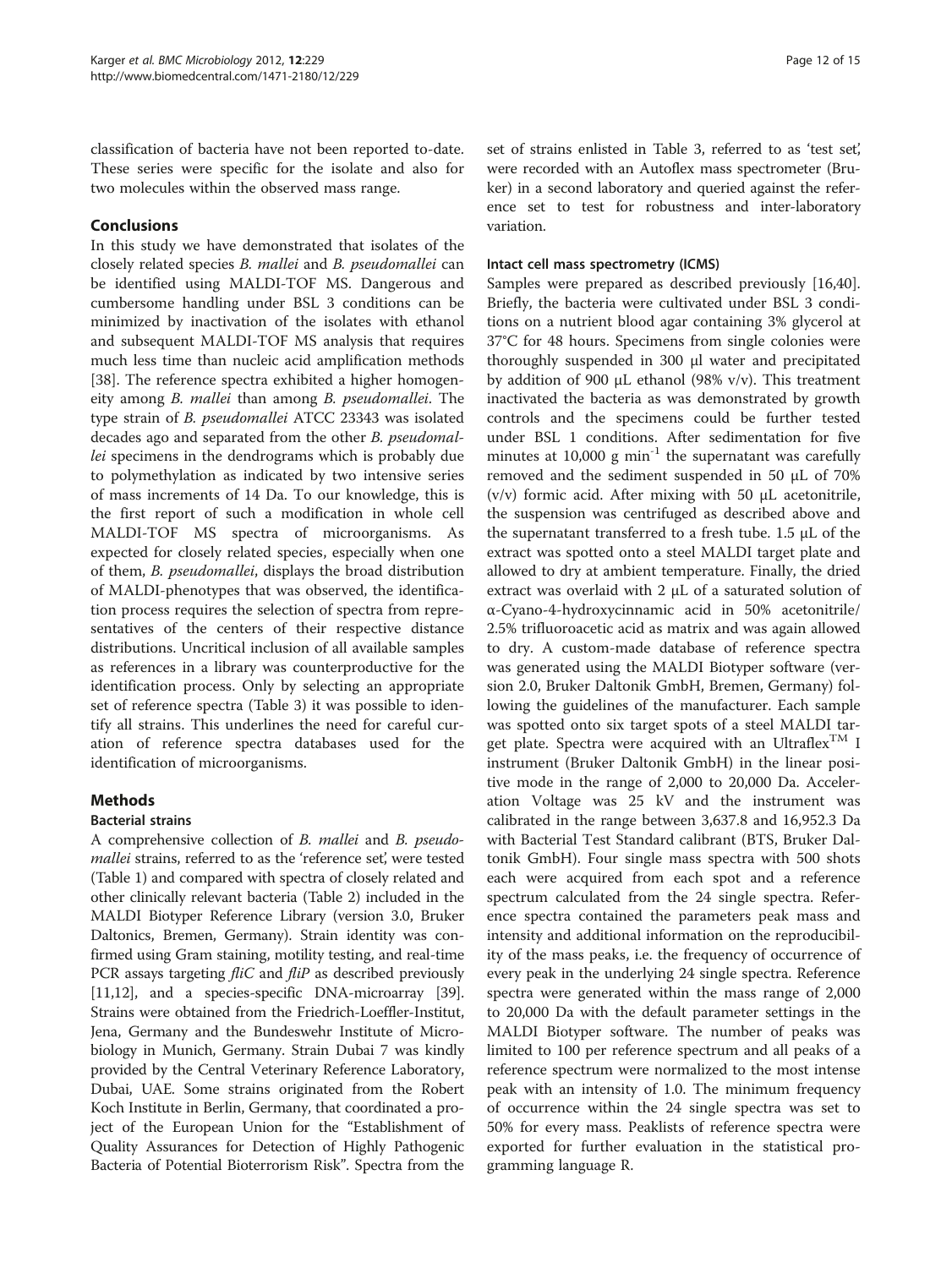To test the inter-laboratory variation and the robustness of the classification by using MALDI Biotyper software, a set of B. mallei and B. pseudomallei test samples from a second laboratory (Table [3](#page-10-0)) was queried against the reference spectra set described above. These spectra were recorded at the Bundeswehr Institute of Microbiology with an Autoflex mass spectrometer (Bruker Daltonik GmbH, Bremens). Spectra were generated for the test set in the same way as for the reference set. A query of all test samples was performed and the resulting scores were transferred into a data matrix, the 'score matrix', in which every column represented a member of the reference set and every line a test sample. The power of certain combinations of representatives of the two classes within the reference set to discriminate samples of the test set was tested as follows: the columns representing the combination of reference spectra to be evaluated were selected from the score matrix and every member of the test set was classified by assigning it to the class of the member of the reduced reference set with the highest score. The number of correct and incorrect assignments was then calculated for the test set. This procedure simulates a MALDI Biotyper query with a reduced number of spectra in the reference database.

#### Transfer of data into statistical programming language R

Peak lists of the reference spectra generated by the MALDI Biotyper software were converted into a format compatible with the R-package caMassClass which offers a number of functions to evaluate mass spectra [\[41](#page-14-0)] for further statistical analysis in R version 2.10.1. available at the R-project homepage [[42](#page-14-0)]. Peak lists were aligned by the msc.peaks.align command of caMassClass and transformed into a binary mass table where rows represented all unique masses of the aligned spectra set and every column represented the spectrum of one sample. The size of the mass ranges defining a unique peak in the alignment, designated as bin size, was restricted to a maximum of 2,000 ppm. Among other features, the algorithm of the msc.peaks.align command minimizes the bin size in the given range, maximizes the space between bins and ensures that no two peaks of the same spectrum are in the same bin. For the calculation of qualitative data, the presence of the respective mass in the spectrum of a sample was marked with 1, absence with 0, i.e. all mass intensities were removed. These tables were the basis for the calculation of distances (R-routine 'dist', parameter 'binary' for the distance measure) which were used for the construction of cladograms, Sammon plots [[43](#page-14-0)], and k-means cluster analysis using the R-routines 'hclust' (parameter 'ward' for the agglomeration method) [\[44\]](#page-14-0), 'sammon' (used with default settings) and 'kmeans' (three initial cluster centers, maximum of 100 iterations, Hartigan-Wong algorithm [[45](#page-14-0)]).

#### Statistical analysis with ClinProTools software

Raw spectra from the specimens in Table [3](#page-10-0) were imported into ClinProTools 3.0 software for statistical analysis. Each species was represented by 20 to 24 spectra to cover measurement variability. The multiple spectra of multiple species were imported as a "class" for the respective species. ClinProTools preformed a normalization and recalibration of mass spectra before further analysis, thereby reducing measurement variability effects significantly. Peak picking was performed based on the overall average spectrum over the whole mass range (signal to noise threshold of 5). Further spectra processing parameters were: baseline correction (convex hull), resolution (300 ppm), smoothing (Savitzky Golay, 5 cycles with 2 m/z width),

Multivariate statistical analyses were performed using the four supervised algorithms and PCA which are implemented in ClinProTools. For the Genetic Algorithm, models with maximum 5 peaks and 50 generations were calculated and k-nearest neighbor (kNN) classification was performed with 5 neighbors. Also for Support Vector Machine the maximum number of peaks was set to 5 and kNN classification was performed with 5 neighbors. Supervised Neural Network was calculated with automated optimization of peak number, maximum 25. For the Quick Classifier, a maximum number of differentiating peaks of 25 was allowed; selection of peaks was based on ranking in t-test. For PCA, "level" scaling was selected.

#### Authors' contributions

AK performed MALDI-TOF MS experiments, data analysis and participated in drafting the manuscript. RS worked in the BSL3 laboratory, performed MALDI-TOF MS experiments and data analysis. MZ developed R-scripts and participated in the mathematical analysis of mass spectra and in solving classification problems. MCE coordinated the work in the BSL3 laboratory, performed cultivation and PCR assays. BB performed MALDI-TOF MS experiments and data analysis. FM worked in the BSL3 laboratory, performed cultivation and PCR assays. TM performed MALDI-TOF MS experiments and data analysis. MK performed data analysis and statistical examination. HCS worked in the BSL3 laboratory, performed cultivation and PCR assays, and critically reviewed the manuscript. HN critically reviewed the manuscript. HT participated in the design of the study, coordinated the experiments, and participated in drafting the manuscript. MK and TM are employees of Bruker Daltonik GmbH, the manufacturer of the MALDI Biotyper system used in this study. All authors read and approved the final manuscript.

#### Acknowledgements

We are grateful to Gabi Echle, Katja Fischer, Michaela Ganss, and Robert Schneider for their excellent technical assistance. This work was supported by the EU, EAHC Agreement - No 2007 204.

#### Author details

<sup>1</sup>Friedrich-Loeffler-Institut, Federal Research Institute for Animal Health Institute of Molecular Biology, Südufer 10, Greifswald-Insel Riems D-17493, Germany. <sup>2</sup>Bundeswehr Institute of Microbiology, Neuherbergstrasse 11 Munich D-80937, Germany. <sup>3</sup>Working Group Biomathematics, Friedrich-Loeffler-Institut, Federal Research Institute for Animal Health, Südufer 10, Greifswald-Insel Riems D-17493, Germany. 4 Friedrich-Loeffler-Institut, Federal Research Institute for Animal Health, Institute of Bacterial Infections and Zoonoses, Naumburger Str. 96 a, Jena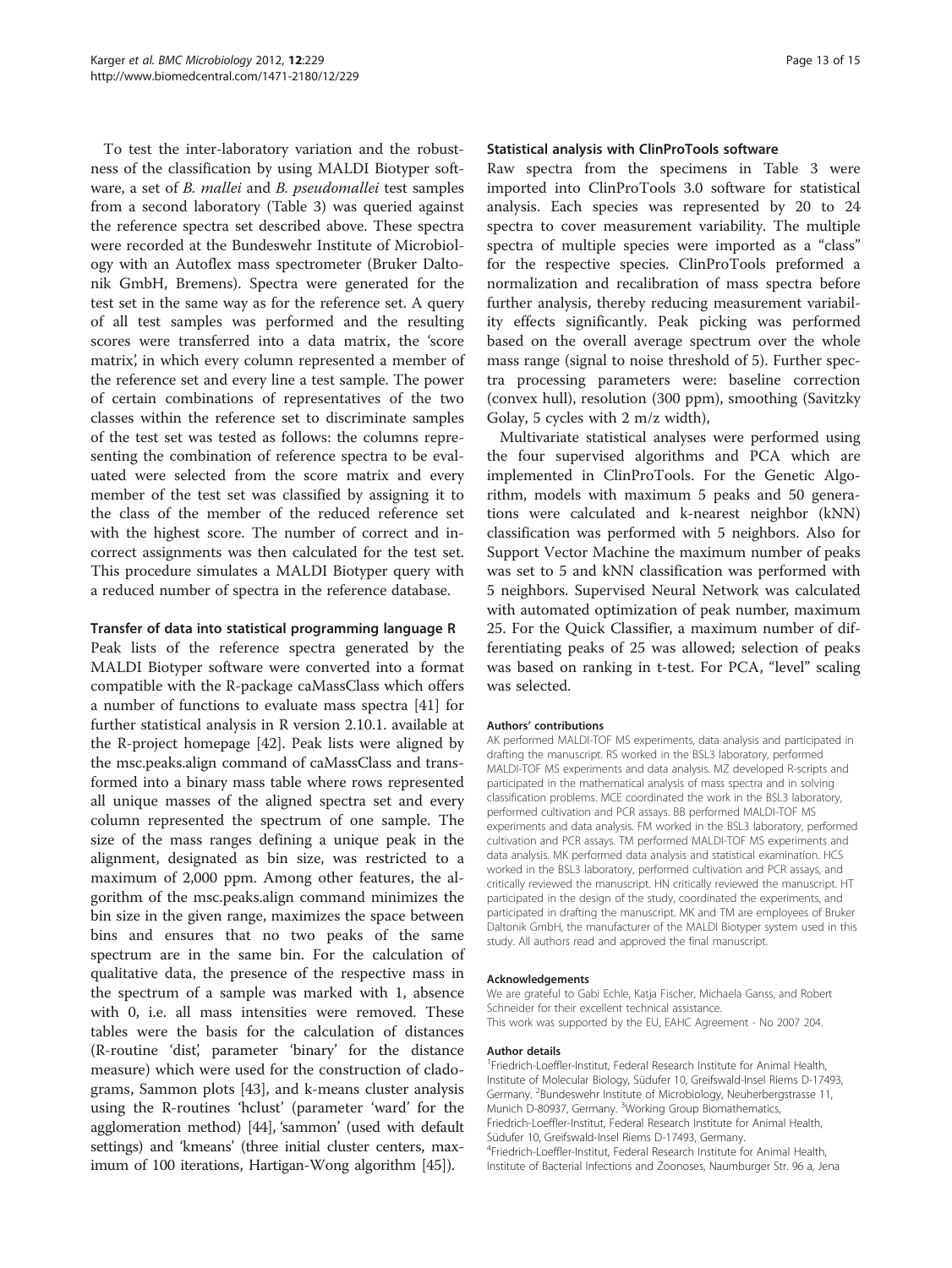<span id="page-13-0"></span>07743, Germany. <sup>5</sup>Bruker Daltonik GmbH, Fahrenheitstr. 4, Bremen 28359, Germany.

Received: 22 March 2012 Accepted: 25 September 2012 Published: 10 October 2012

#### References

- Dance DA: Melioidosis: the tip of the iceberg? Clin Microbiol Rev 1991, 4(1):52–60.
- 2. Deris ZZ, Hasan H, Siti Suraiya MN: Clinical characteristics and outcomes of bacteraemic melioidosis in a teaching hospital in a northeastern state of Malaysia: a five-year review. J Infect Dev Ctries 2010, 4(7):430–435.
- 3. Sprague LD, Neubauer H: Melioidosis in animals: a review on epizootiology, diagnosis and clinical presentation. J Vet Med B Infect Dis Vet Public Health 2004, 51(7):305–320.
- Estes DM, Dow SW, Schweizer HP, Torres AG: Present and future therapeutic strategies for melioidosis and glanders. Expert Rev Anti Infect Ther 2010, 8(3):325–338.
- Dance DA, Wuthiekanun V, Naigowit P, White NJ: Identification of Pseudomonas pseudomallei in clinical practice: use of simple screening tests and API 20NE. J Clin Pathol 1989, 42(6):645–648.
- 6. Inglis TJ, Chiang D, Lee GS, Chor-Kiang L: Potential misidentification of Burkholderia pseudomallei by API 20NE. Pathology 1998, 30(1):62–64.
- 7. Lowe P, Engler C, Norton R: Comparison of automated and nonautomated systems for identification of Burkholderia pseudomallei. J Clin Microbiol 2002, 40(12):4625–4627.
- 8. Samosornsuk N, Lulitanond A, Saenla N, Anuntagool N, Wongratanacheewin S, Sirisinha S: Short report: evaluation of a monoclonal antibody-based latex agglutination test for rapid diagnosis of septicemic melioidosis. AmJTrop Med Hyg 1999, 61(5):735–737.
- Steinmetz I, Reganzerowski A, Brenneke B, Haussler S, Simpson A, White NJ: Rapid identification of Burkholderia pseudomallei by latex agglutination based on an exopolysaccharide-specific monoclonal antibody. J Clin Microbiol 1999, 37(1):225–228.
- 10. Thibault FM, Valade E, Vidal DR: Identification and discrimination of Burkholderia pseudomallei, B. mallei, and B. thailandensis by real-time PCR targeting type III secretion system genes. J Clin Microbiol 2004, 42(12):5871–5874.
- 11. Tomaso H, Pitt TL, Landt O, Al Dahouk S, Scholz HC, Reisinger EC, Sprague LD, Rathmann I, Neubauer H: Rapid presumptive identification of Burkholderia pseudomallei with real-time PCR assays using fluorescent hybridization probes. Mol Cell Probes 2005, 19(1):9–20.
- 12. Tomaso H, Scholz HC, Al Dahouk S, Eickhoff M, Treu TM, Wernery R, Wernery U, Neubauer H: Development of a 5'-nuclease real-time PCR assay targeting fliP for the rapid identification of Burkholderia mallei in clinical samples. Clin Chem 2006, 52(2):307–310.
- 13. Tomaso H, Scholz HC, Al Dahouk S, Pitt TL, Treu TM, Neubauer H: Development of 5' nuclease real-time PCR assays for the rapid identification of the burkholderia mallei//burkholderia pseudomallei complex. Diagn Mol Pathol 2004, 13(4):247–253.
- 14. Giebel R, Worden C, Rust SM, Kleinheinz GT, Robbins M, Sandrin TR: Microbial fingerprinting using matrix-assisted laser desorption ionization time-of-flight mass spectrometry (MALDI-TOF MS) applications and challenges. Adv Appl Microbiol 2010, 71:149–184.
- Marklein G, Josten M, Klanke U, Muller E, Horre R, Maier T, Wenzel T, Kostrzewa M, Bierbaum G, Hoerauf A, et al: Matrix-assisted laser desorption ionizationtime of flight mass spectrometry for fast and reliable identification of clinical yeast isolates. J Clin Microbiol 2009, 47(9):2912–2917.
- 16. Sauer S, Freiwald A, Maier T, Kube M, Reinhardt R, Kostrzewa M, Geider K: Classification and identification of bacteria by mass spectrometry and computational analysis. PLoSONE 2008, 3(7):e2843.
- 17. Fernandez-Olmos A, Garcia-Castillo M, Morosini MI, Lamas A, Maiz L, Canton R: MALDI-TOF MS improves routine identification of non-fermenting Gram negative isolates from cystic fibrosis patients. J Cyst Fibros 2012, 11(1):59–62.
- 18. Barth AL, de Abreu ESFA, Hoffmann A, Vieira MI, Zavascki AP, Ferreira AG, da Cunha LG Jr, Albano RM, de Andrade Marques E: Cystic fibrosis patient with Burkholderia pseudomallei infection acquired in Brazil. J Clin Microbiol 2007, 45(12):4077–4080.
- 19. Corral DM, Coates AL, Yau YC, Tellier R, Glass M, Jones SM, Waters VJ: Burkholderia pseudomallei infection in a cystic fibrosis patient from the Caribbean: a case report. Can Respir J 2008, 15(5):237–239.
- 20. Holland DJ, Wesley A, Drinkovic D, Currie BJ: Cystic Fibrosis and Burkholderia pseudomallei Infection: An Emerging Problem? Clin Infect Dis 2002, 35(12):e138–e140.
- 21. Schulin T, Steinmetz I: Chronic melioidosis in a patient with cystic fibrosis. J Clin Microbiol 2001, 39(4):1676-1677.
- 22. Visca P, Cazzola G, Petrucca A, Braggion C: Travel-associated Burkholderia pseudomallei infection (Melioidosis) in a patient with cystic fibrosis: a case report. Clin Infect Dis 2001, 32(1):E15-E16.
- 23. Seng P, Rolain JM, Raoult D, Brouqui P: Detection of new Anaplasmataceae in the digestive tract of fish from southeast Asia. Clin Microbiol Infect 2009, 15(Suppl 2):88–90.
- 24. Ferreira L, Vega S, Sanchez-Juanes F, Gonzalez M, Herrero A, Muniz MC, Gonzalez-Buitrago JM, Munoz JL: [Identifying bacteria using a matrixassisted laser desorption ionization time-of-flight (MALDI-TOF) mass spectrometer. Comparison with routine methods used in clinical microbiology laboratories]. Enferm Infecc Microbiol Clin 2010, 28(8):492–497.
- 25. Risch M, Radjenovic D, Han JN, Wydler M, Nydegger U, Risch L: Comparison of MALDI TOF with conventional identification of clinically relevant bacteria. Swiss Med Wkly 2010, 140:w13095
- 26. La Scola B, Raoult D: Direct identification of bacteria in positive blood culture bottles by matrix-assisted laser desorption ionisation time-of-flight mass spectrometry. PLoS One 2009, 4(11):e8041.
- 27. Degand N, Carbonnelle E, Dauphin B, Beretti JL, Le Bourgeois M, Sermet-Gaudelus I, Segonds C, Berche P, Nassif X, Ferroni A: Matrix-assisted laser desorption ionization-time of flight mass spectrometry for identification of nonfermenting gram-negative bacilli isolated from cystic fibrosis patients. J Clin Microbiol 2008, 46(10):3361–3367.
- 28. Minan A, Bosch A, Lasch P, Stammler M, Serra DO, Degrossi J, Gatti B, Vay C, D'Aquino M, Yantorno O, et al: Rapid identification of Burkholderia cepacia complex species including strains of the novel Taxon K, recovered from cystic fibrosis patients by intact cell MALDI-ToF mass spectrometry. Analyst 2009, 134(6):1138–1148.
- 29. Vanlaere E, Sergeant K, Dawyndt P, Kallow W, Erhard M, Sutton H, Dare D, Devreese B, Samyn B, Vandamme P: Matrix-assisted laser desorption ionisation-time-of of-flight mass spectrometry of intact cells allows rapid identification of Burkholderia cepacia complex. J Microbiol Methods 2008, 75(2):279–286.
- 30. Currie BJ: Melioidosis: an important cause of pneumonia in residents of and travellers returned from endemic regions. Eur Respir J 2003, 22(3):542–550.
- 31. O'Carroll MR, Kidd TJ, Coulter C, Smith HV, Rose BR, Harbour C, Bell SC: Burkholderia pseudomallei: another emerging pathogen in cystic fibrosis. Thorax 2003, 58(12):1087–1091.
- 32. Christenson B, Fuxench Z, Morales JA, Suarez-Villamil RA, Souchet LM: Severe community-acquired pneumonia and sepsis caused by Burkholderia pseudomallei associated with flooding in Puerto Rico. Bol Asoc Med P R 2003, 95(6):17–20.
- 33. Ciervo A, Mattei R, Cassone A: Melioidosis in an Italian tourist injured by the tsunami in Thailand. J Chemother 2006, 18(4):443-444.
- 34. Nieminen T, Vaara M: Burkholderia pseudomallei infections in Finnish tourists injured by the December 2004 tsunami in Thailand. Euro Surveill 2005, 10(3):E050303 050304.
- 35. Svensson E, Welinder-Olsson C, Claesson BA, Studahl M: Cutaneous melioidosis in a Swedish tourist after the tsunami in 2004. Scand J Infect Dis 2006, 38(1):71–74.
- 36. Wuthiekanun V, Chierakul W, Rattanalertnavee J, Langa S, Sirodom D, Wattanawaitunechai C, Winothai W, White NJ, Day N, Peacock SJ: Serological evidence for increased human exposure to Burkholderia pseudomallei following the tsunami in southern Thailand. J Clin Microbiol 2006, 44(1):239–240.
- 37. Feng SH, Tsai S, Rodriguez J, Newsome T, Emanuel P, Lo SC: Development of mouse hybridomas for production of monoclonal antibodies specific to Burkholderia mallei and Burkholderia pseudomallei. Hybridoma (Larchmt) 2006, 25(4):193–201.
- 38. Lasch P, Nattermann H, Erhard M, Stammler M, Grunow R, Bannert N, Appel B, Naumann D: MALDI-TOF mass spectrometry compatible inactivation method for highly pathogenic microbial cells and spores. Anal Chem 2008, 80(6):2026–2034.